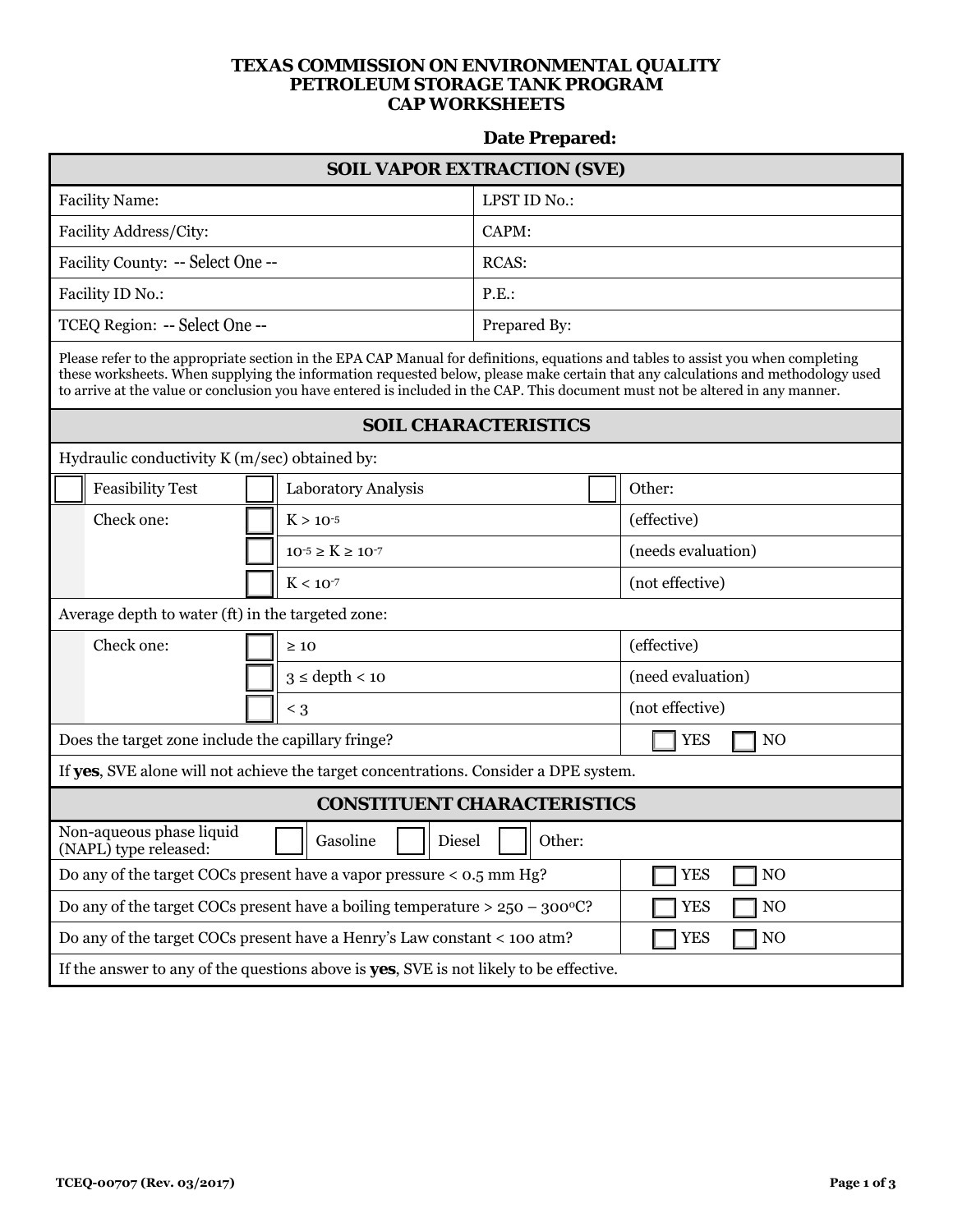| <b>FEASIBILITY TEST</b>                                                                                                         |                 |                                                          |                                                                                     |                                                                                                                  |  |  |  |
|---------------------------------------------------------------------------------------------------------------------------------|-----------------|----------------------------------------------------------|-------------------------------------------------------------------------------------|------------------------------------------------------------------------------------------------------------------|--|--|--|
| Feasibility test duration (hrs):<br>Test well orientation:                                                                      |                 |                                                          | Horizontal                                                                          | Vertical                                                                                                         |  |  |  |
| SVE test well construction                                                                                                      |                 |                                                          |                                                                                     |                                                                                                                  |  |  |  |
| Diameter:                                                                                                                       | Total<br>Depth: |                                                          | Screen<br>Interval:                                                                 | Depth to<br>Water:                                                                                               |  |  |  |
| Observation well construction                                                                                                   |                 |                                                          |                                                                                     |                                                                                                                  |  |  |  |
| Diameter:                                                                                                                       | Total<br>Depth: |                                                          | Screen<br>Interval:                                                                 | Depth to<br>Water:                                                                                               |  |  |  |
| Additional information:                                                                                                         |                 |                                                          |                                                                                     |                                                                                                                  |  |  |  |
| Observed radius of influence (ft):<br>Observed maximum airflow rate (scfm):                                                     |                 |                                                          |                                                                                     |                                                                                                                  |  |  |  |
| Vacuum at the vacuum source $(H_2O'')$<br>when generating the maximum airflow rate:                                             |                 |                                                          | Vacuum at the SVE well head $(H_2O'')$<br>when generating the maximum airflow rate: |                                                                                                                  |  |  |  |
| Vapor concentrations* $(mg/m3)$ - During test                                                                                   |                 |                                                          |                                                                                     |                                                                                                                  |  |  |  |
| *Use this format for data entry: XXX mg/m <sup>3</sup> (MW-1), XXX mg/m <sup>3</sup> (MW-2), XXX mg/m <sup>3</sup> (MW-3), etc. |                 |                                                          |                                                                                     |                                                                                                                  |  |  |  |
| Benzene:                                                                                                                        |                 |                                                          |                                                                                     |                                                                                                                  |  |  |  |
| Ethylbenzene:                                                                                                                   |                 |                                                          |                                                                                     |                                                                                                                  |  |  |  |
| Toluene:                                                                                                                        |                 |                                                          |                                                                                     |                                                                                                                  |  |  |  |
| Xylenes:                                                                                                                        |                 |                                                          |                                                                                     |                                                                                                                  |  |  |  |
| TPH:                                                                                                                            |                 |                                                          |                                                                                     |                                                                                                                  |  |  |  |
| MTBE:                                                                                                                           |                 |                                                          |                                                                                     |                                                                                                                  |  |  |  |
| Vapor Recovery Rate (lbs/hr):                                                                                                   |                 |                                                          |                                                                                     |                                                                                                                  |  |  |  |
| <b>REMEDIATION SYSTEM DESIGN</b>                                                                                                |                 |                                                          |                                                                                     |                                                                                                                  |  |  |  |
| Target concentrations:                                                                                                          |                 |                                                          |                                                                                     |                                                                                                                  |  |  |  |
| SVE well construction                                                                                                           |                 |                                                          |                                                                                     |                                                                                                                  |  |  |  |
| Diameter:                                                                                                                       | Total<br>Depth: | Screen<br>Interval:                                      |                                                                                     | Depth to<br>Water:                                                                                               |  |  |  |
|                                                                                                                                 |                 |                                                          |                                                                                     | The design of a SVE well with a different diameter size than the SVE feasibility test well will not be accepted. |  |  |  |
| Designed vacuum at<br>the well head $(H2O")$ :                                                                                  |                 | Designed radius of influence (ft):                       |                                                                                     |                                                                                                                  |  |  |  |
| Area of the plume above target<br>concentrations (ft <sup>2</sup> ):                                                            |                 | Number of SVE wells:                                     |                                                                                     |                                                                                                                  |  |  |  |
| Designed airflow rate/well (scfm):                                                                                              |                 | Total designed airflow rate (scfm):                      |                                                                                     |                                                                                                                  |  |  |  |
| Soil volume to be treated (ft3):                                                                                                |                 | Pore volume exchange time (hrs):                         |                                                                                     |                                                                                                                  |  |  |  |
| Estimated hydrocarbon mass<br>at startup (lbs):                                                                                 |                 | Total recovery rate at startup<br>(lbs/hr):              |                                                                                     |                                                                                                                  |  |  |  |
| Estimated cleanup time (years):                                                                                                 |                 | Estimated total recovery rate in<br>final year (lbs/hr): |                                                                                     |                                                                                                                  |  |  |  |
| Estimated final hydrocarbon mass remaining (lbs):                                                                               |                 |                                                          |                                                                                     |                                                                                                                  |  |  |  |